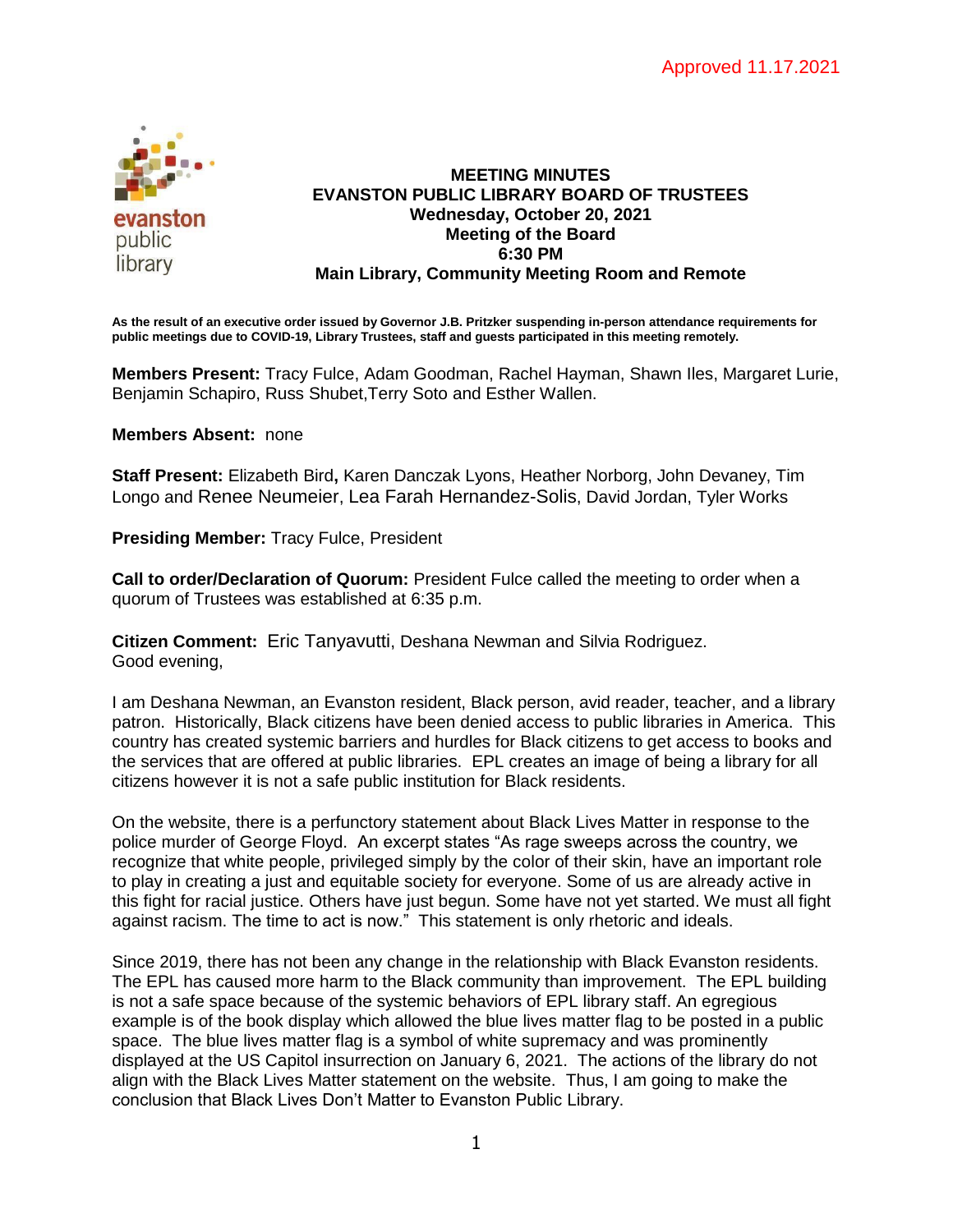If Black Lives Matter, then a staff member would not allow a book display that causes harm to Black community members to be created and exhibited. Evanston Black residents deserve protection from white supremacy in public spaces. We deserve the respect to have library employees advocate for us in meetings about what is displayed in our library. Black residents deserve action and not meaningless website statements and social media posts. Black residents deserve to interact and engage with Black librarians when we visit Evanston Public Library. All in all, Black residents deserve a better experience with our public library.

I am speaking on behalf of my fellow Black Evanston residents and demanding change at EPL. Until EPL takes actions by changing the systemic racism and practices, then Evanston Public Library is part of the problem.

Thank you, Deshana Newman Evanston resident

Hello, I'm Silvia Rodriguez, a neighbor from the 8th ward, and a frequent user of our public library. The public library is my family's happy place, so I was angered and saddened when I learned about a harmful experience my friend's children went through, when they were reading a children's book with both racist and sexist content. I am not surprised, as this has happened to my kids as well. My biracial, Latinx, disabled kids have had more than once experienced books that had ableist content, or content that misrepresented our culture. I would like to ask our library to revise the ways in which they select books for our children: we are always told our budget is smaller than the rest of the libraries in our area, so I believe it is especially important to not spend money on books that will cause harm to our youngest patrons. Please devise a new way to select the titles you add to our collection of kids books, for our kids' sakes. If you don't have the resources, there are many local organizations that can help with vetting, such as Young, Black and Lit, Semicolon Bookstore, and even some of our remarkable and very knowledgeable school librarians. There are so many good books out there, it's a true shame to keep adding books to our libraries that inflict pain. Thank you.

#### **Consent Agenda:**

**A. Approval of the Bills and Payroll and Minutes of the July 21, 2021 Board Meeting** Upon motion made by Trustee Schapiro and seconded by Trustee Goodman, the consent agenda was approved.

**Public Hearing on the Fiscal Year 2022 Budget:** By unanimous roll call vote, the public hearing was opened and then closed with no participants.

## **INFORMATION/COMMUNICATIONS: Together, We are the Library**

#### **A. Public Apology (Discussion)**

Lifelong Literacy and Learning Manager Heather Norborg and Innovation and Digital Learning Manager Renee Neumeier reviewed the Police Reform book display sign featuring the thin blue line flag and the elements of the library's response. They detailed how the sign was changed, the calls and in person feedback EPL staff received and the process around issuing the apology. The EDI committee, managers, Director and Library Board President read, edited and approved the public apology.

## **B. Book Collection**

Collection Development Manager Betsy Bird spoke about a book brought to the library's attention by a member of the Collection Advisory Group of Black Evanstonians. The book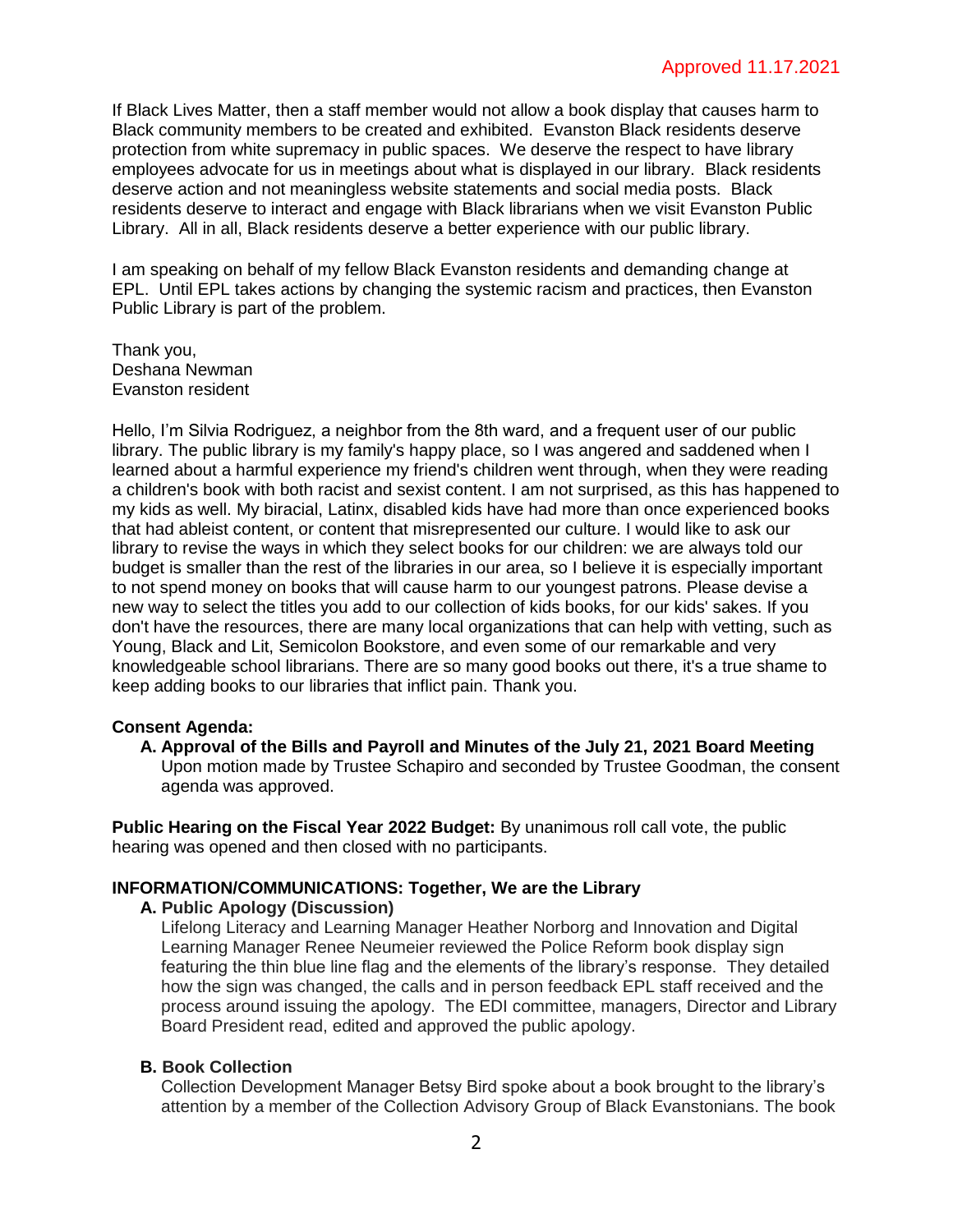"PopularMMOs: A Hole New World" contains problematic imagery and text. Bird suggested several ways of screening the children's books purchased for the library as well as a QR code system, suggested by Craig Stevenson, that may provide a framework for parents and caregivers to talk about book content and imagery with their children.

## **Equity, Diversity and Inclusion (Joint Task Force):**

**A. Joint Task Force (Update)**. The committee agreed that the nature of the display signage and book discussed by the Collection Advisory Group of Black Evanstonians warranted discussion. The members of the task force discussed and agreed upon an apology letter as a necessity. The Racial Equity Task Force also discussed short and long term goals, and the Library's new initiative to invite patrons to self-identify their race, ethnicity and language spoken at home.

## **Library Director's Report (written report provided in advance):**

## **Staff Report:**

## **A. Administrative Services Report (written report provided in advance.)**

Hiring activity continues as we look to fill attrition vacancies. Interviews and application review are in progress to fill positions that include Marketing and Communications Manager, Supervising Librarian for Robert Crown, Branch and Library Assistant**.** The all gender restroom on the 3rd floor is now open for public use.

## **Board Development:**

**A. Illinois Library Association Annual Conference (Discussion led by Trustees that attended).** Trustee Fulce, Trustee Hayman and Trustee Soto attended several virtual sessions offered by the conference. There are several sessions that are more meaningful than others but overall the conference was informative and worthwhile.

## **Unfinished Business:**

- **A. Discussion of FY2022 Proposed Budget.**
- **B. Approval of 2022 Proposed Library Expenditure Budget (ACTION).** The motion to approve the 2022 Library Expenditure budget was made by Trustee Soto, seconded by Trustee Schapiro.
- **C. Preliminary Tax Levy Estimate.** Two tax levy ordinances will be presented to the Board: 1) An ordinance that proposes the 2021 net levy for the Library Fund of \$7,252.000 (no increase over the 2020 property tax levy).

2) An ordinance that represents a .03% increase over the previous year. The proposed corporate and special purpose property taxes to be levied for tax year 2020 (fiscal year 2021) equals \$7,734,243 (net levy) which represents a .03% increase over the previous year.

## **New Business:**

# **A. Services Policy Revision (FOR ACTION).**

Upon motion made by Trustee Hayman and seconded by Trustee Lurie, the Services Policy Revision was approved by roll call vote.

**B. Open+ (Discussion).** The board discusses a proposed user agreement for the Open+ Self Service Library program that is coming soon at the Robert Crown Branch Library.

# **EXECUTIVE SESSION** (Personnel)